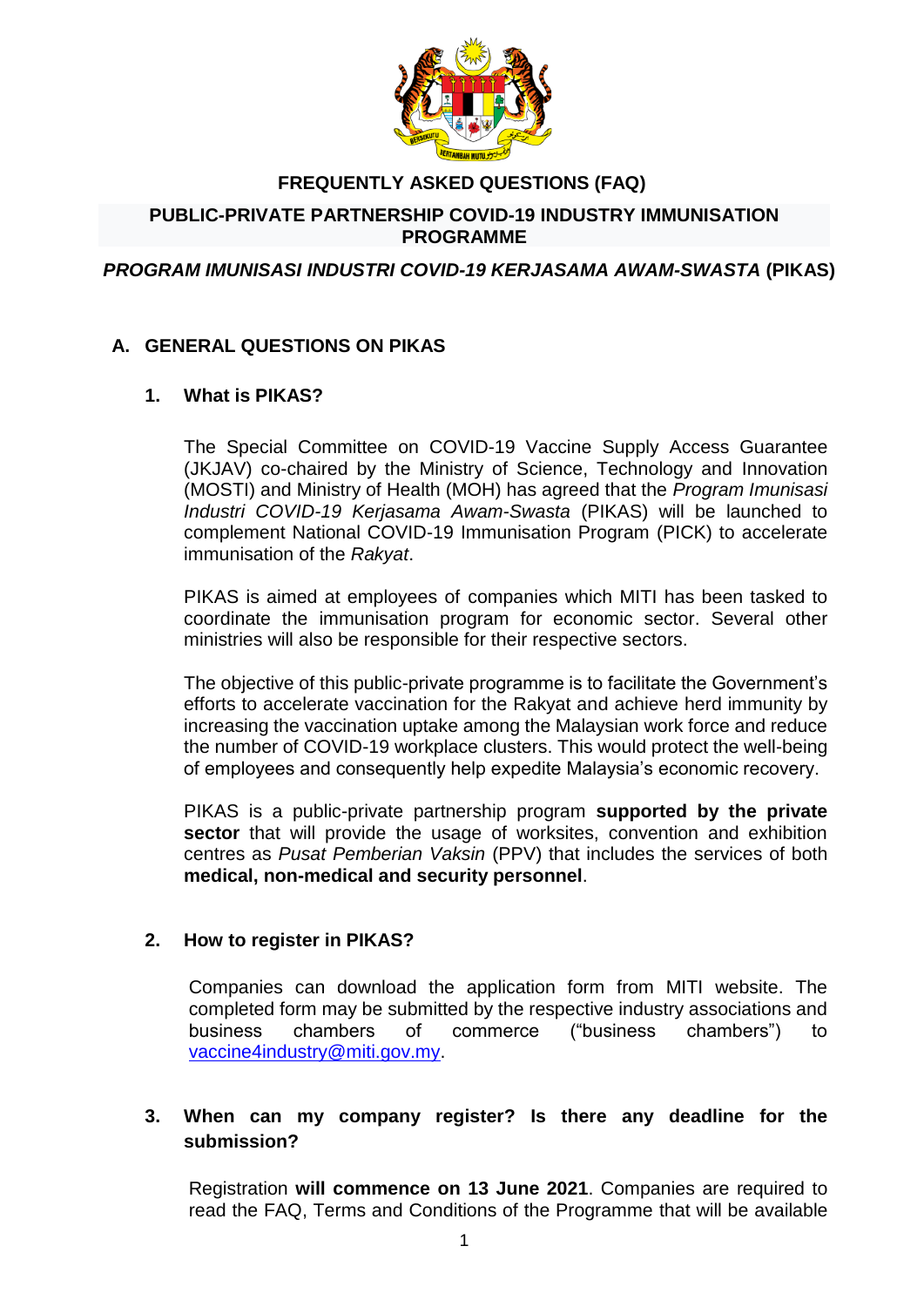

on MITI website.

It is a prerequisite for companies to ensure all their workers participating in PIKAS have registered in MySejahtera for PICK.

There is **no deadline** for PIKAS registration.

### **4. Who can apply for PIKAS?**

**Companies from the manufacturing sector** can apply under PIKAS. Agriculture, construction, plantation and retail sectors can be referred to the respective ministries as follows:

- Agriculture Ministry of Agriculture and Food Industries (MAFI)
- Construction Construction Industry Development Board, Ministry of Works (KKR)
- Plantation Ministry of Plantation Industries and Commodities (MPIC)
- Retail Ministry of Domestic Trade and Consumer Affairs (KPDNHEP)

#### **5. Is the vaccination free?**

Vaccines are free. The Government through Ministry of Health will supply the vaccines without cost to the PPV.

#### **6. How would PIKAS be implemented?**

Vaccination through PIKAS is implemented through two (2) models. Model 1 is vaccination at common use PPV while Model 2 refers to on-site vaccination within factory premise or at identified and approved location.

### **7. Is the vaccination through PIKAS mandatory for all employees and employers?**

PIKAS participation is on voluntary basis. Companies and employees are encouraged to register for PIKAS to help accelerate the immunisation rate of the community.

#### **8. Can the company include dependants of employees in the application?**

No, this initiative is strictly for workers and does not extend to dependants, family members and close associates.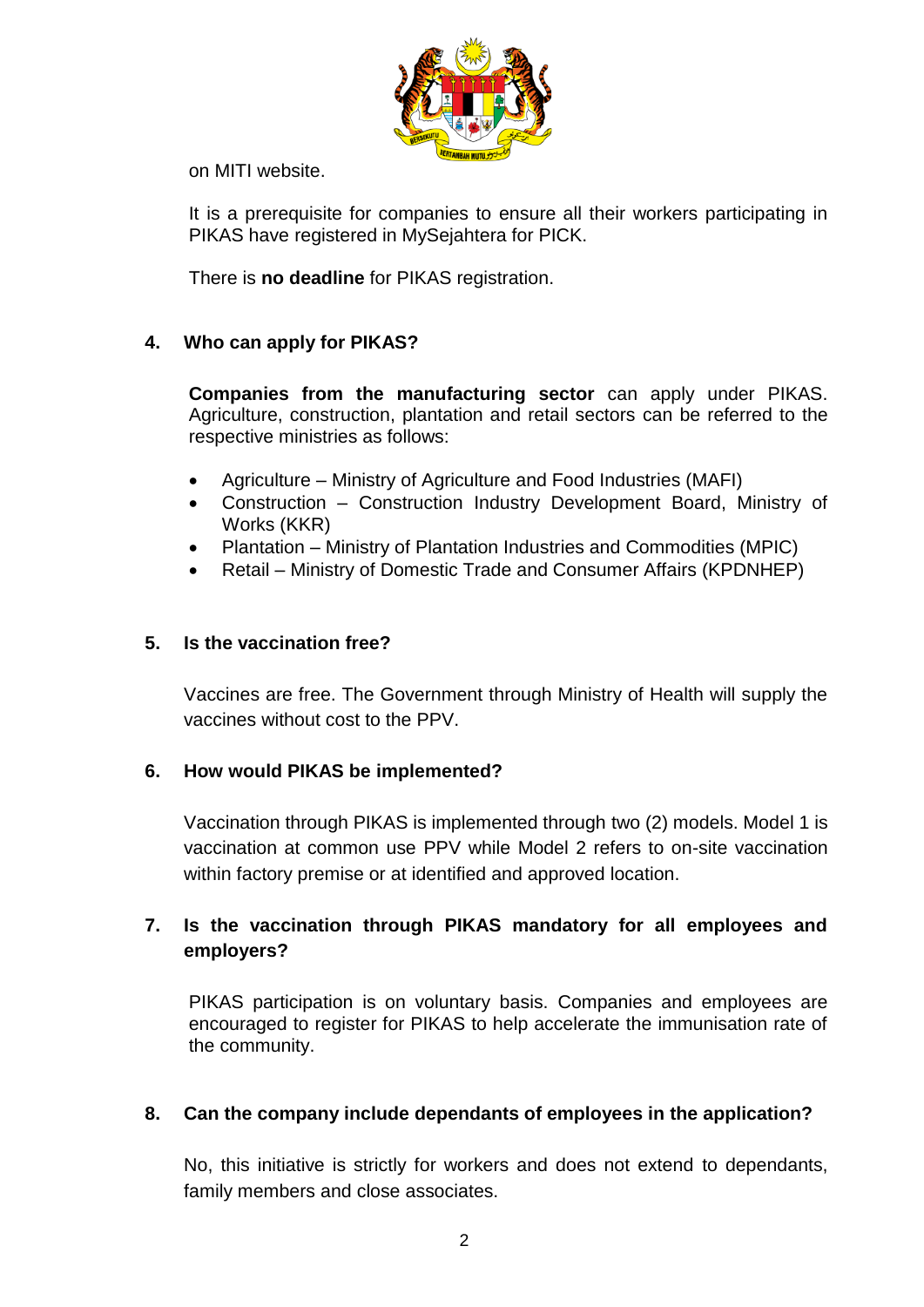

### **9. How would the company and employee be notified if the application is approved?**

Appointment information such as the date and location of vaccination will be notified to the employee via MySejahtera and SMS. Company representative as registered in the application will be notified via email.

## **10. I have registered to participate in PICK through MySejahtera. What will happen to my application if I choose to participate in PIKAS?**

It is a pre-requisite for employees to register for PICK through MySejahtera before company registers for PIKAS.

Employee will be notified via MySejahtera the vaccination date and PPV location under PIKAS.

If the employee has received an earlier vaccination date under PICK, AstraZeneca Opt-in Programme or any other program, the employee will not be able to receive vaccination under PIKAS.

## **11. I have enrolled to take part in other State-organised Immunisation Programme. Will it affect my application in PIKAS?**

The Government has assured that anyone who registers for vaccination will be eligible to be vaccinated regardless of the Immunisation Programme.

#### **12. Can I change the vaccination date under PIKAS once assigned to me?**

You are encouraged to follow the COVID-19 vaccination date as scheduled in MySejahtera. However, if you are unable to participate in the immunisation programme at the given date due to valid circumstances, kindly inform MOH at 1-800-888-828 to reschedule the date. Kindly take note you are only allowed to reschedule the vaccination date for one (1) time only.

#### **13. Can I request a specific type of vaccine to be administered to me?**

Types of vaccines given will be identified by Jawatankuasa Khas Jaminan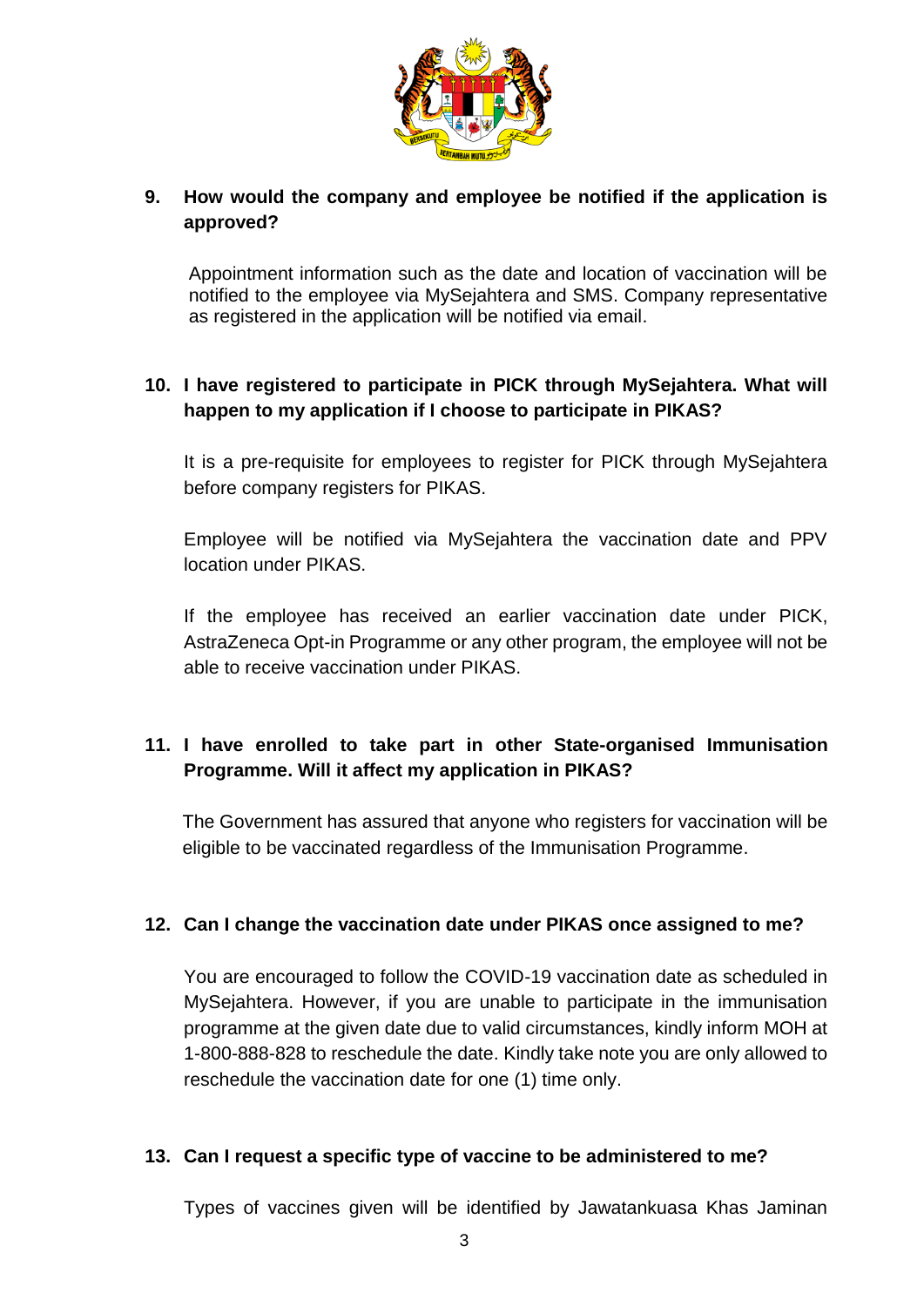

Akses Vaksin (JKJAV) and based on location of the PPV.

You must be present at the PPV according to your schedule and you may refuse the type of vaccine to be administered after the registration process at the PPV.

It is important to note that you may only refuse vaccines administration not more than two (2) times. After which, your name will be removed from the immunisation programme and you will have to re-register in MySejahtera should you wish to participate again in the Immunisation Programme.

#### **14. Whom should I refer to for further enquiries?**

All further enquiries may be directed to [vaccine4industry@miti.gov.my](mailto:vaccine4industry@miti.gov.my) or MITI's call centre at 03-62071193/ 03-62071194. MITI's call centre will operate Monday to Friday, 9.00 am to 5.00 pm.

#### **B. MODEL 1: VACCINATION AT COMMON USE PPV**

#### **15. Who can apply for Model 1?**

Any company which is interested to send their employees for vaccination at the nearest PPV to the company's location.

## **16. In the event the employee registered for PIKAS leaves the Company before full immunisation under PIKAS, will the company still be required to bear the cost of the subsequent vaccination?**

Companies are required to **bear in full the administration costs** for its workers selected to participate in PIKAS. Companies shall encourage its employees to complete their full immunisation requirements.

## **17.PIKAS requires companies to pay for the vaccination of its employees. Can the company deduct its employees' salary to reimburse the payment?**

**All costs under this programme must be borne by the company**. **Employees should not be obliged to pay** for the vaccination cost.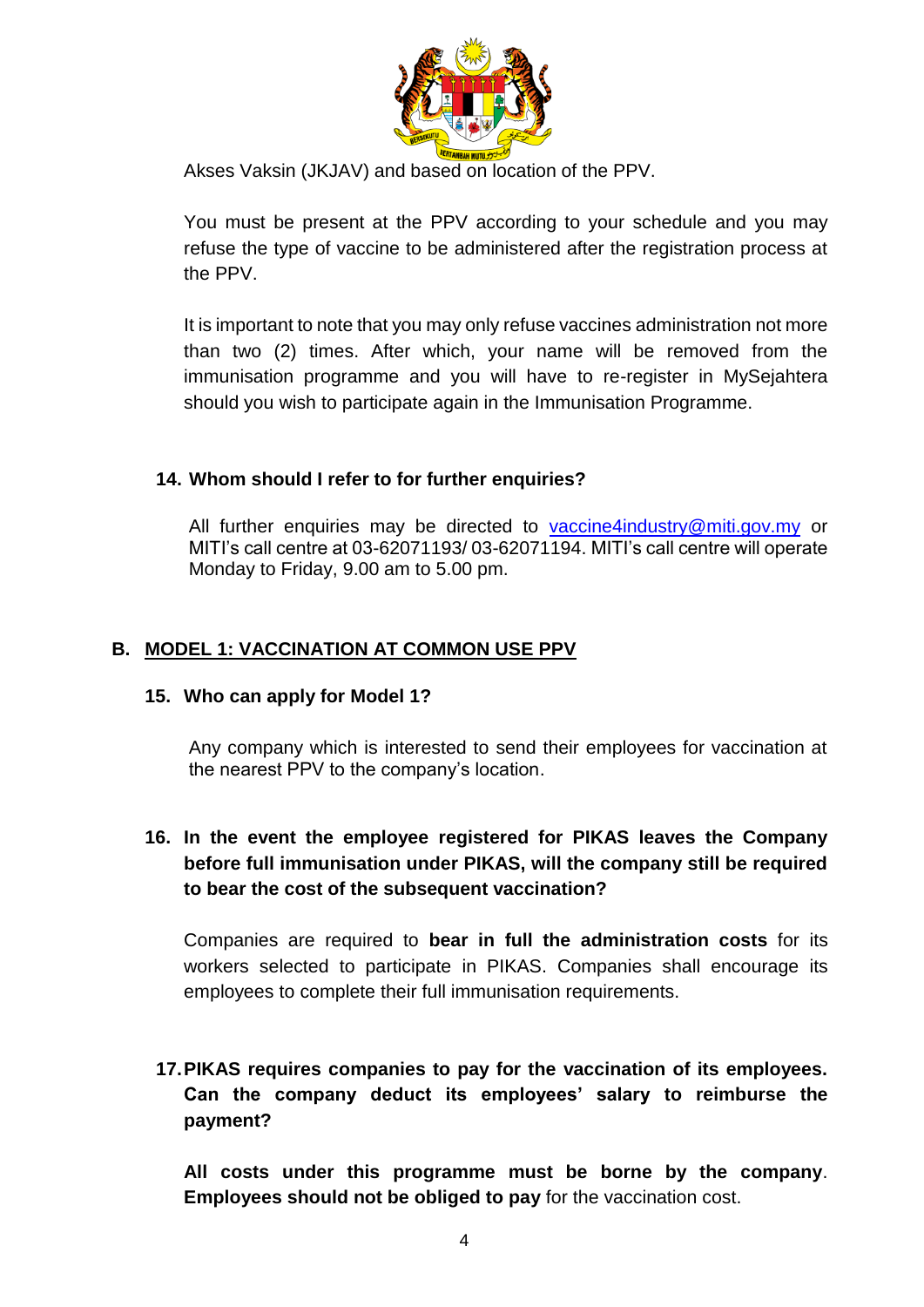

## **18. What if the number of workers present on the vaccination day is less than the number of workers registered?**

The payment to PPV is governed by the contract entered into between the participating company and the PPV operator. Once a company is notified of the vaccination date, the PPV will make arrangements for vaccination of the registered number of employees.

It is the responsibility of the employers to ensure all employees selected for this programme are present on the vaccination day. Companies may replace the workers with other workers scheduled to be vaccinated the following day.

### **MODEL 2: ON-SITE VACCINATION**

#### **19.Can companies choose its own facility as a PPV?**

Yes, a company or a group of companies are **allowed to identify** suitable facilities for the PPV. The COVID-19 Immunisation Task Force (CITF), MOSTI will arrange for the site to be inspected and to advise the company accordingly.

A company, or collectively with other companies, will need to have at least 1,000 workers for on-site vaccination. The collective companies will need to identify and prepare a PPV for vaccination of their employees.

#### **20. What are the conditions for on-site vaccination**?

- (i) At least 1,000 workers who have registered.
- (ii) A company may combine with other companies within the same locality to account for the 1,000 employees.
- (iii) Companies with subsidiaries located in different states are not allowed to be grouped together in one PPV as no inter-state movement is permitted.

## **21. What happens to the vaccines that are brought to the on-site PPV location in the event there are not enough workers to be vaccinated on that day?**

Amount of vaccines to be administered for the day will be according to the number of workers registered for vaccination. If, however, the number of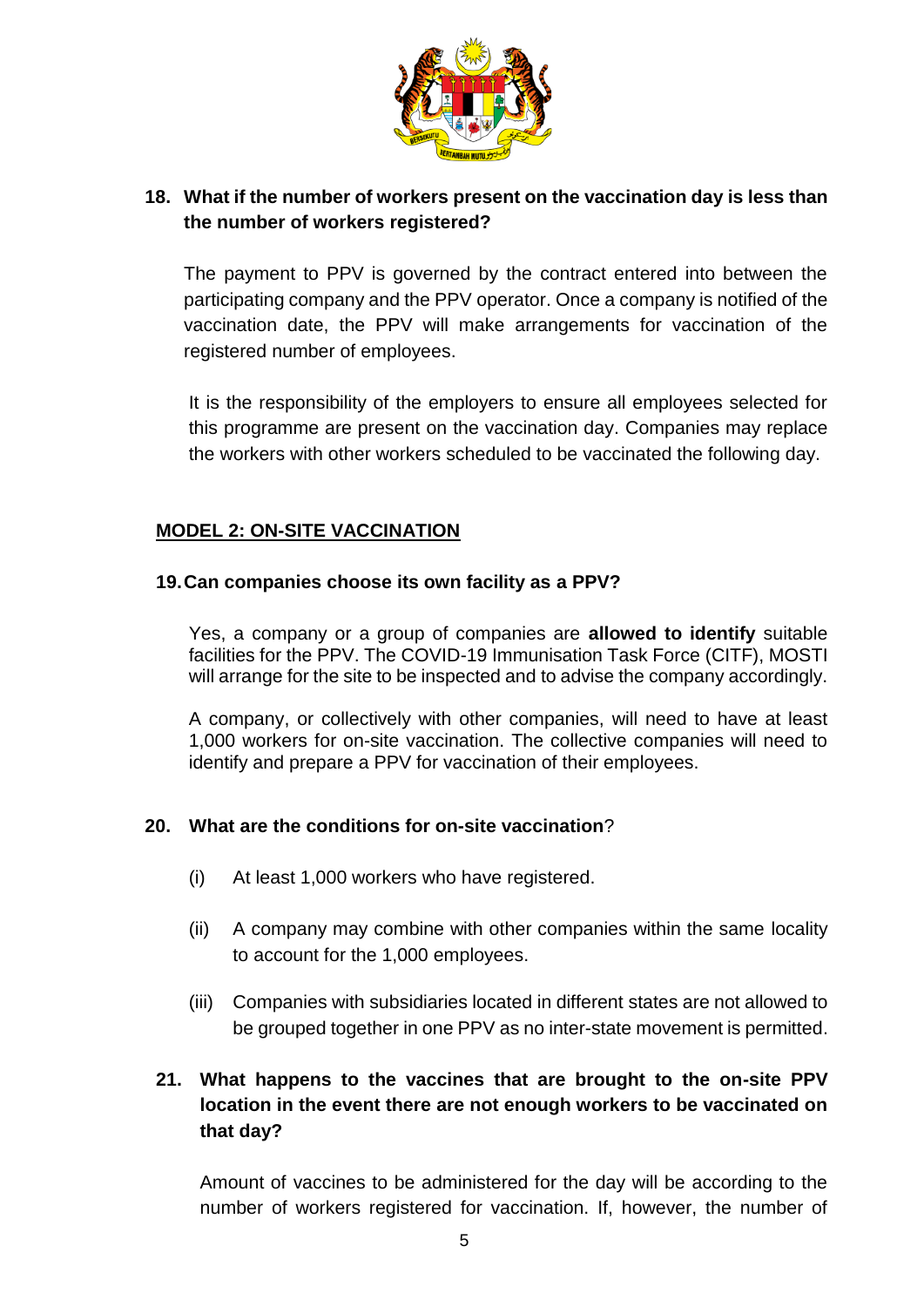

workers scheduled to be vaccinated on that day falls short, companies may replace the workers with other workers scheduled to be vaccinated the following day.

### **22.What are the criteria to set up a PPV on-site?**

The following are the required criteria to set up a PPV on-site:

- i. Able to accommodate up to 1,000 people per day;
- ii. Ample space to accommodate five (5) main stations for PPV namely, Screening, Registration, Consultation, Vaccination and Monitoring. The proposed layout is as shown below:



- iii. Ensure the availability of ambulance for emergency purposes as recommended by COVID-19 Immunisation Task Force (CITF); and
- iv. Approved by CITF and MITI following on-site inspection.

The number of vaccines administered at the PPV will be subjected to availability and the number of medical officers assigned at the on-site PPV.

**23. As the company representative (PIC), I received confirmation via email that my company's application for vaccination at selected PIKAS PPV has been approved. What arrangement does my company need to prepare?**